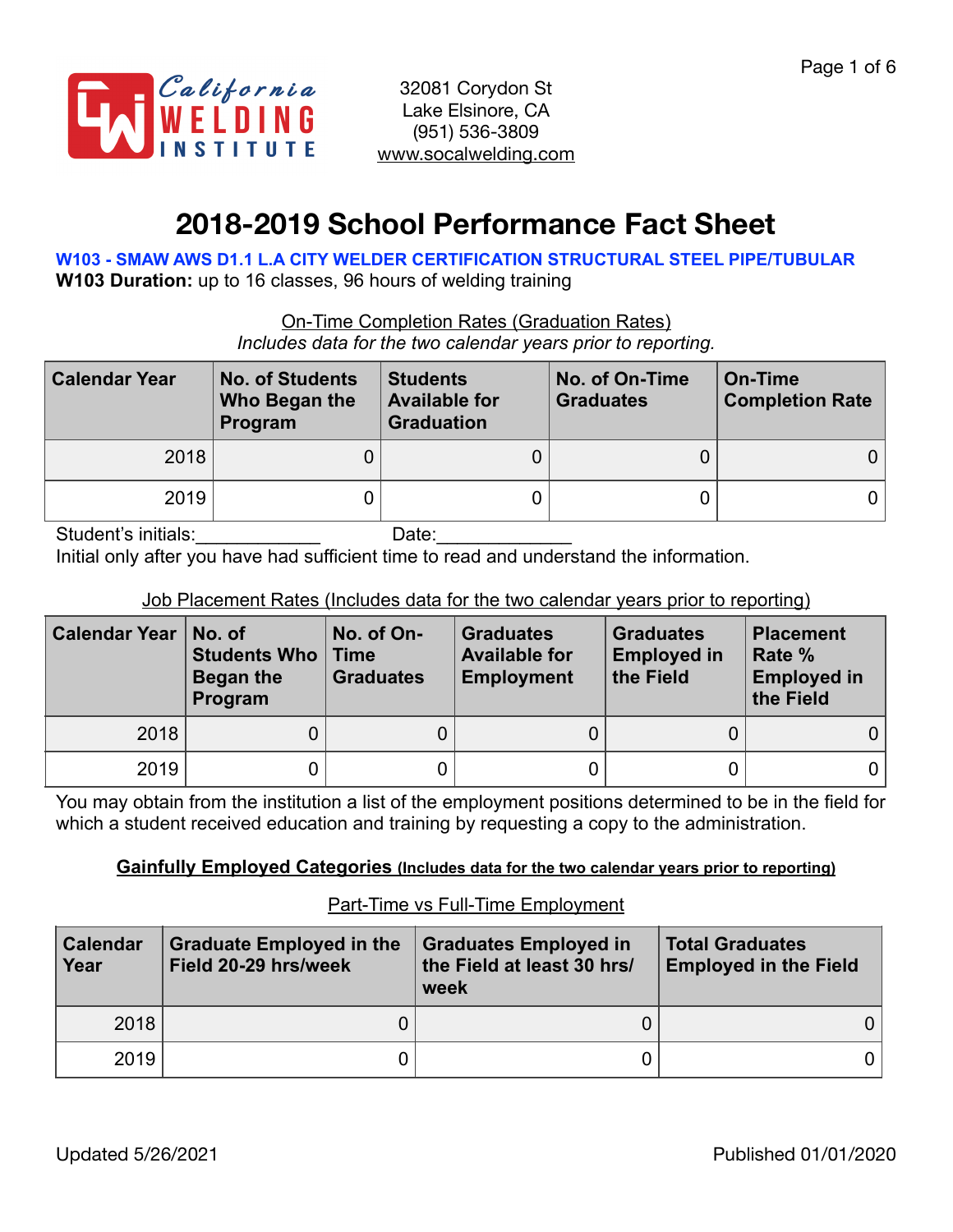

## Single Position vs Concurrent Aggregated Position

| <b>Calendar</b><br>Year | <b>Graduate Employed in the</b><br><b>Fielding a Single Position</b> | <b>Graduates Employed in</b><br>the Field in Concurrent<br><b>Aggregated Positions</b> | <b>Total Graduates</b><br><b>Employed in the Field</b> |
|-------------------------|----------------------------------------------------------------------|----------------------------------------------------------------------------------------|--------------------------------------------------------|
| 2018                    |                                                                      |                                                                                        | 0 I                                                    |
| 2019                    |                                                                      |                                                                                        | 0 I                                                    |

### Self-Employed / Freelance Positions

| <b>Calendar</b><br>Year | <b>Graduate Employed who are Self-Employed</b><br>or Working Freelance | <b>Total Graduates Employed in the</b><br><b>Field</b> |
|-------------------------|------------------------------------------------------------------------|--------------------------------------------------------|
| 2018                    |                                                                        | 0                                                      |
| 2019                    |                                                                        |                                                        |

#### Institutional Employment

| <b>Calendar</b><br>Year | <b>Graduate Employed in the field who are</b><br>employed by the Institution, an Employed<br>Owned by the Institution, or an Employer<br>who shares ownership with the Institution | <b>Total Graduates Employed in the</b><br><b>Field</b> |  |  |
|-------------------------|------------------------------------------------------------------------------------------------------------------------------------------------------------------------------------|--------------------------------------------------------|--|--|
| 2018                    |                                                                                                                                                                                    |                                                        |  |  |
| 2019                    |                                                                                                                                                                                    |                                                        |  |  |

Student's initials: Date: Initial only after you have had sufficient time to read and understand the information.

## License Examination Passage Rates(Includes data for the two calendar years prior to reporting)

| <b>Calendar</b><br>Year | <b>Number of</b><br><b>Graduates in</b><br><b>Calendar Year</b> | <b>Number of</b><br><b>Graduates</b><br><b>Taking Exam</b> | <b>Number who</b><br><b>Passed First</b><br><b>Available Exam</b> | <b>Number who</b><br><b>Failed First</b><br><b>Available Exam</b> | <b>Passage</b><br>Rate |
|-------------------------|-----------------------------------------------------------------|------------------------------------------------------------|-------------------------------------------------------------------|-------------------------------------------------------------------|------------------------|
| $2018$ N/A              |                                                                 | N/A                                                        | N/A                                                               | N/A                                                               | N/A                    |
| $2019$ N/A              |                                                                 | N/A                                                        | N/A                                                               | N/A                                                               | N/A                    |

Note: This program does not require license examination and does not lead to a license examination. Therefore data is not applicable and not available for this program.

Student's initials:\_\_\_\_\_\_\_\_\_\_\_\_\_\_\_\_\_\_\_\_\_\_\_\_Date: Initial only after you have had sufficient time to read and understand the information. Updated 5/26/2021 Published 01/01/2020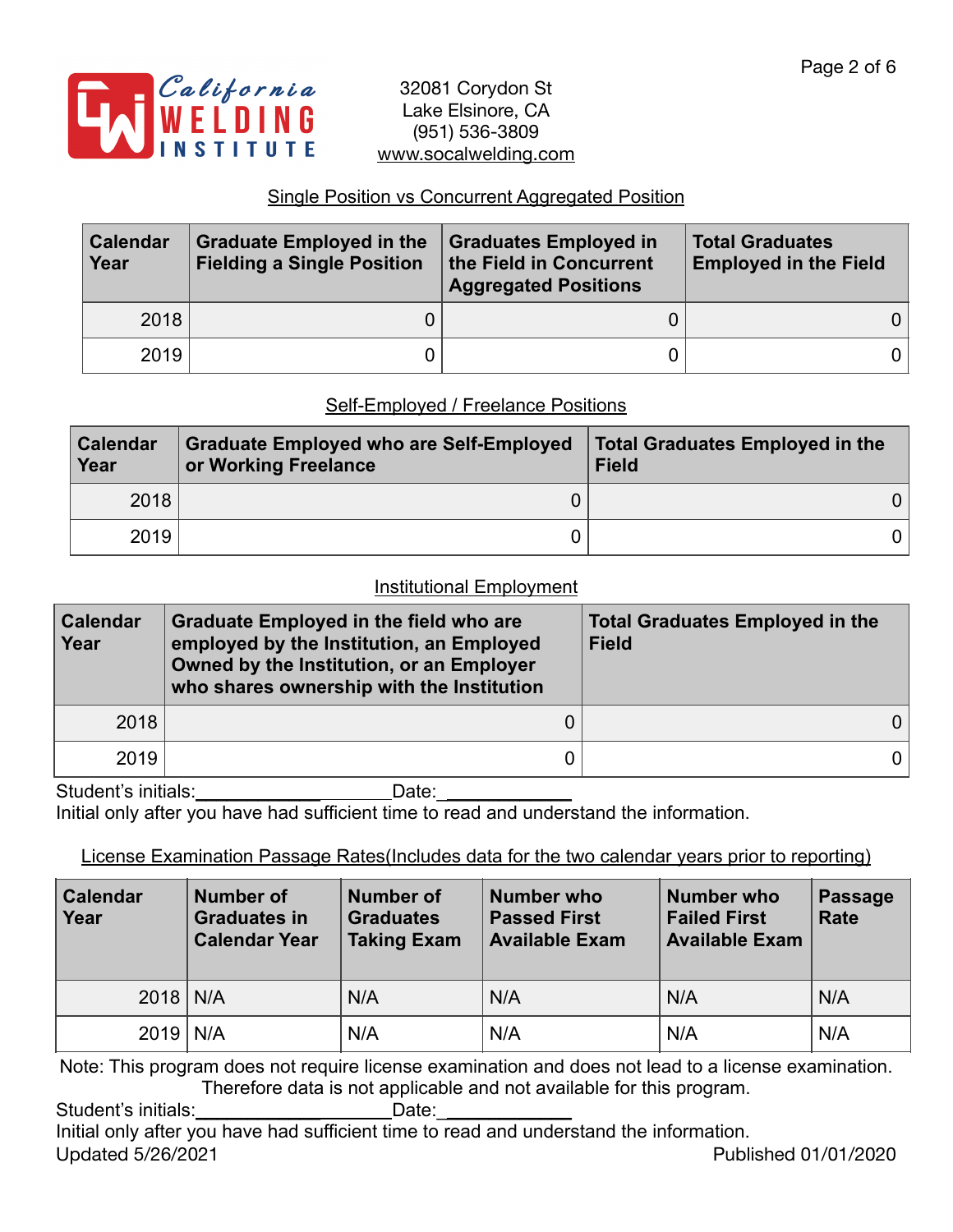

## Salary and Wage Information (Includes data for the two calendar years prior to reporting)

| Calendar<br>Year | <b>Graduates</b><br><b>Available for</b><br><b>Employment</b> | <b>Graduates</b><br><b>Employed</b><br>in the<br><b>Field</b> | \$20.001<br>\$40,000 | \$40,001<br>\$45,000 | \$45,001<br>\$50,000 | \$50,001<br>\$55,000 | \$55,001<br>\$60,000 | $$61,001-$<br>\$65,000 | <b>No Salary</b><br>Information |
|------------------|---------------------------------------------------------------|---------------------------------------------------------------|----------------------|----------------------|----------------------|----------------------|----------------------|------------------------|---------------------------------|
| 2018             | 0                                                             | 0                                                             | 0                    | 0                    | 0                    |                      |                      | U                      | 0'                              |
| 2019             |                                                               | 0                                                             | 0                    | 0                    | $\mathbf 0$          |                      |                      |                        | 0 I                             |

A list of sources used to substantiate salary disclosures is available from the school by requesting a copy to the administration.

Student's initials: example and Date: Initial only after you have had sufficient time to read and understand the information.

### Cost of Educational Program

**Total charges for the program for students competing on-time in 2018:** \$3,690 Additional charges may be incurred if the program is not completed on-time.

#### **Total charges for the program for students competing on-time in 2019:** \$3,690

Additional charges may be incurred if the program is not completed on-time.

Student's initials: example of the Date: Initial only after you have had sufficient time to read and understand the information.

#### Federal Student Loan Debt

Note: Students at California Welding Institute LLC are not eligible for federal student loans. This institution does not meet the U.S. Department of Education criteria that would allow its students to participate in federal student aid programs.

Student's initials:\_\_\_\_\_\_\_\_\_\_\_\_\_\_\_\_\_\_\_\_\_\_\_\_\_Date:\_\_\_\_ Initial only after you have had sufficient time to read and understand the information.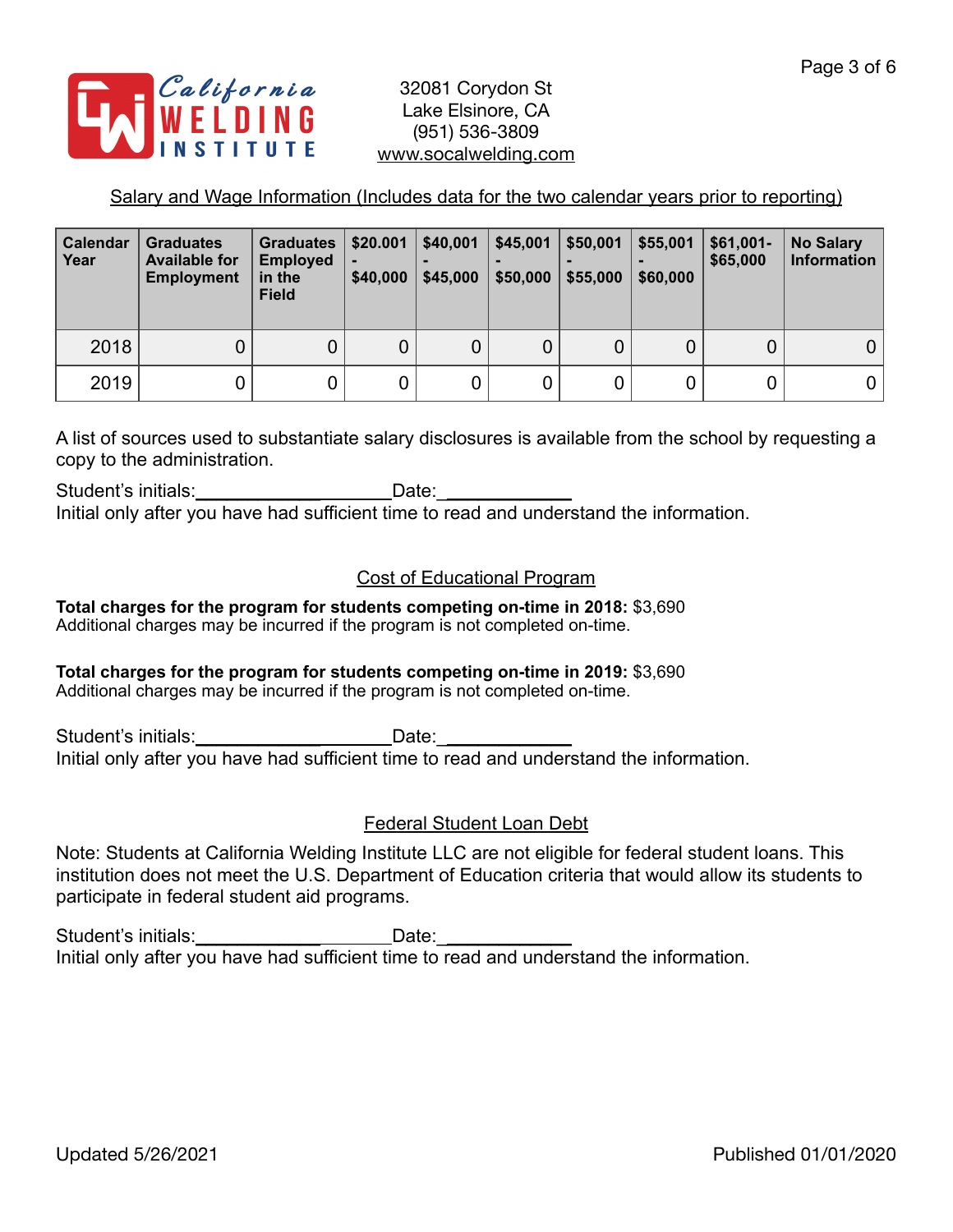

## **Definitions**

- "Number of Students Who Began the Program" means the number of students who began a program who were scheduled to complete the program within 100% of the published program length within the reporting calendar year and excludes all students who cancelled during the cancellation period.
- "Students Available for Graduation" is the number of students who began the program minus the number of students ho have died, been incarcerated, or ben called to active military duty.
- "Number of On-Time Graduates" is the number of students who completed the program within 100% of the published program length within the reporting calendar year.
- "On-Time Completion Rate" is the number of on-time graduates divided by the number of students available for graduation.
- "150% Graduates" is the number of students who completed the program within 150% of the program length (includes on-time graduates).
- "Graduates Available for Employment" means the number of graduates minus the number of graduates unavailable for employment.
- "Graduates Unavailable for Employment" means the graduates who, after graduation, die, become incarcerated, are called to active military duty, are intentional students that leave the United States or do not have a visa allowing employment in the United States, or are continuing their education in an accredited or bureau-approved postsecondary institution.
- "Graduates Employed in the Field" means graduates who beginning within six months after a student completes the applicable educational program are gainfully employed, whose employment has been reported, and for whom the institution has documented verification of employment. For occupations for which the state requires passing an examination, the six months period begins after the announcement of the examination results for the first examination available after a student completes an applicable educational program.
- "Placement Rate Employed in the Field" is calculated by dividing the number of graduates gainfully employed in the field by the number of graduates available for employment.
- "Number of Graduates Taking Exam" is the number of graduates who took the first available exam in the reported calendar year.
- "First Available Exam Date" is the date for the first available exam after a student completed a program.
- "Passage Rate" is calculated by dividing the number of graduates who passed the exam by the number of graduates who took the reported licensing exam.
- "Number Who Passed First Available Exam" is the number of graduates who took and passed the first available licensing exam after completing the program.
- "Salary" is as reported by graduate or graduate's employer.
- "No Salary Information Reported" is the number of graduates for whom, after making reasonable attempts, the school was not able to obtain salary information.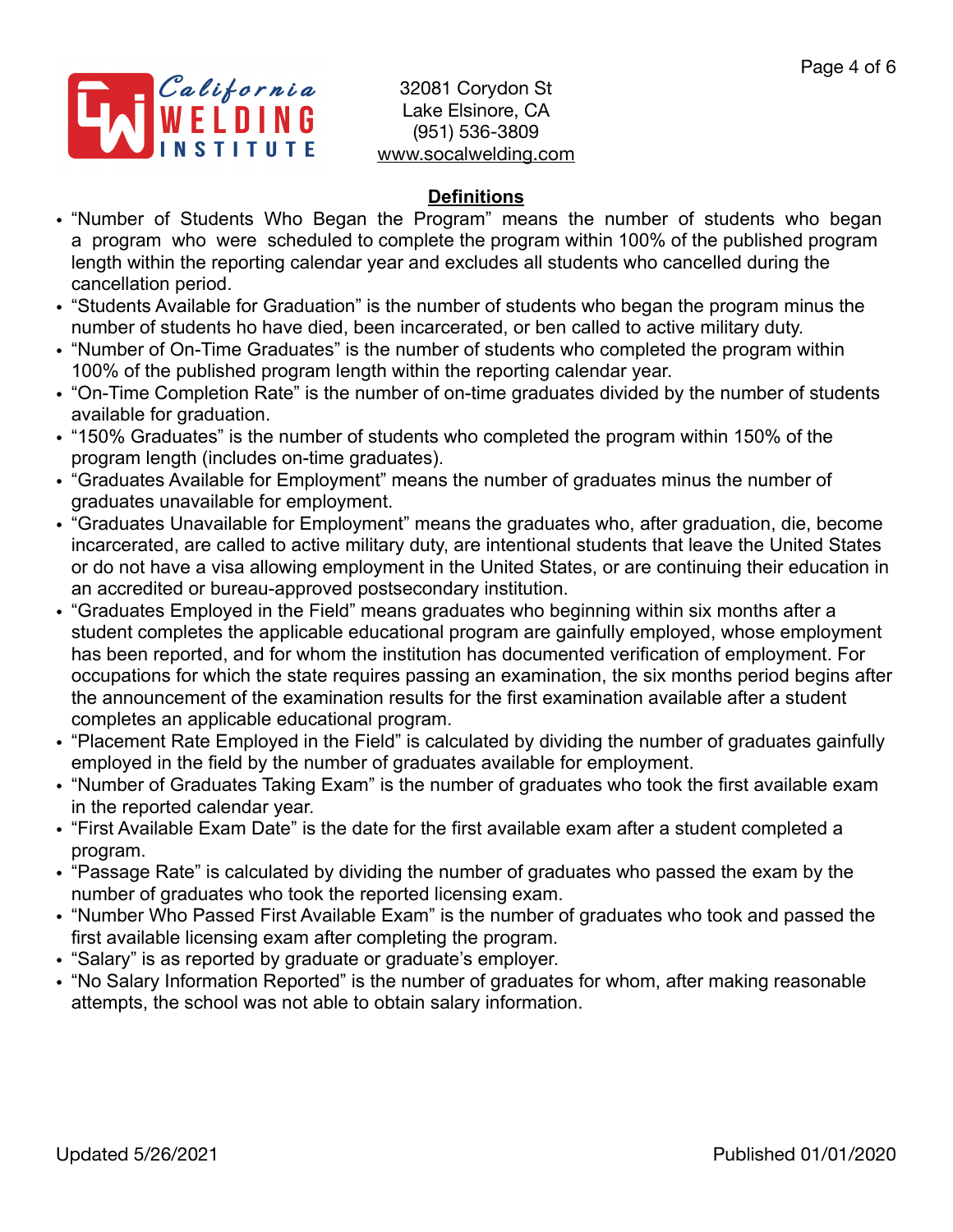

This fact sheet is filed with the Bureau for Private Postsecondary Education. Regardless of any information you may have relating to completion rates, placement rates, starting salaries, or license exam passage rates, this fact sheet contains the information as calculated pursuant to state law.

Any questions a student may have regarding this fact sheet that have not been satisfactorily answered by the institution may be directed to the Bureau for Private Postsecondary Education at 1747 North Market Blvd, Suite 225, Sacramento, CA 95833, [www.bppe.ca.gov](http://www.bppe.ca.gov), toll-free telephone number (888) 370-7589 or by fax (916) 263-1897.

Student Name\_\_\_\_\_\_\_\_\_\_\_\_\_\_\_\_\_\_\_\_\_\_\_\_\_\_\_

Student Signature \_\_\_\_\_\_\_\_\_\_\_\_\_\_\_\_\_\_\_\_\_\_\_\_\_ Date:\_\_\_\_\_\_\_\_\_\_\_\_\_

School Official \_\_\_\_\_\_\_\_\_\_\_\_\_\_\_\_\_\_\_\_\_\_\_\_\_\_\_\_ Date:\_\_\_\_\_\_\_\_\_\_\_\_